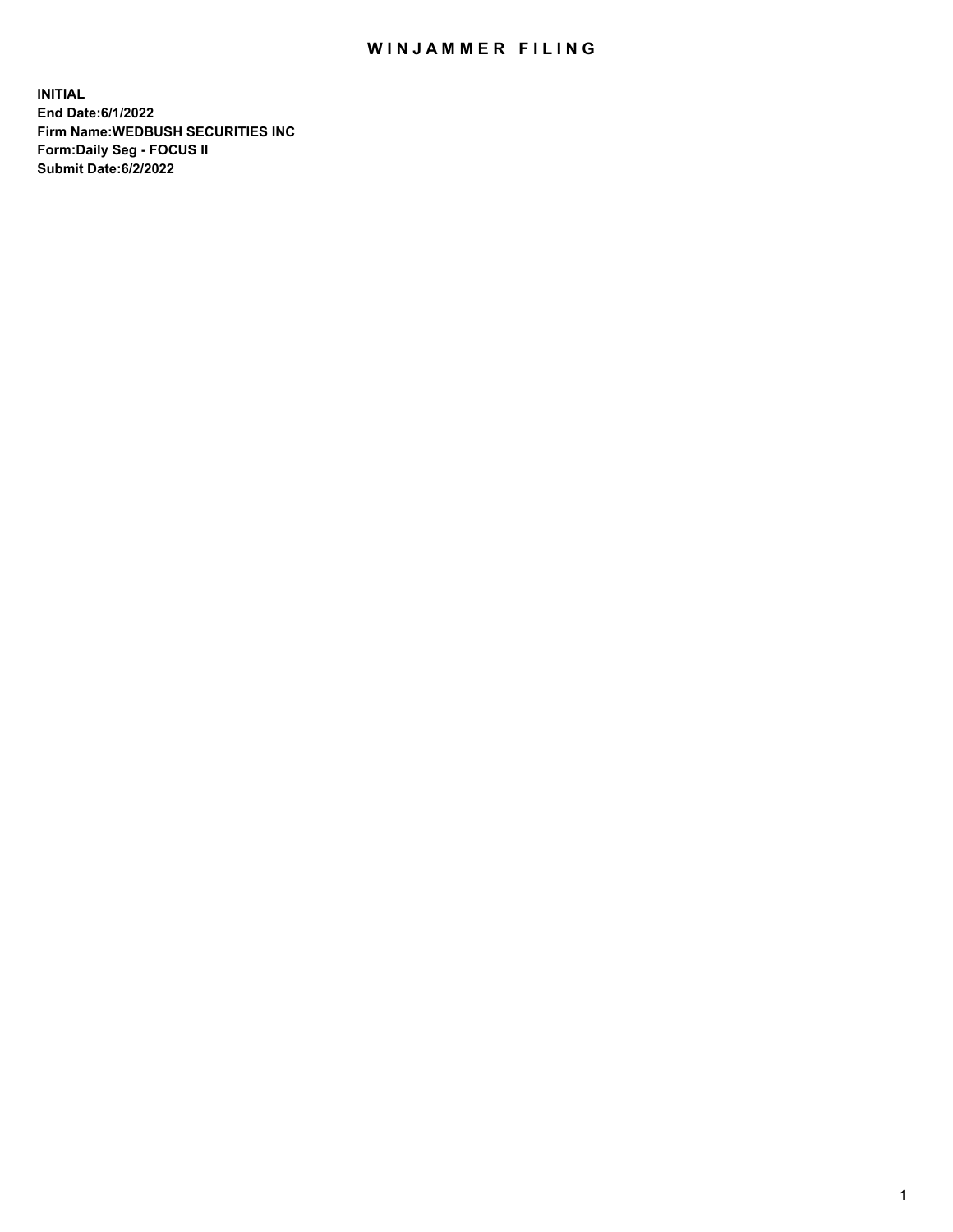**INITIAL End Date:6/1/2022 Firm Name:WEDBUSH SECURITIES INC Form:Daily Seg - FOCUS II Submit Date:6/2/2022 Daily Segregation - Cover Page**

| Name of Company                                                                                                                                                                                                                                                                                         | <b>WEDBUSH SECURITIES INC</b>                                    |
|---------------------------------------------------------------------------------------------------------------------------------------------------------------------------------------------------------------------------------------------------------------------------------------------------------|------------------------------------------------------------------|
| <b>Contact Name</b>                                                                                                                                                                                                                                                                                     | <b>Kevin Wirth</b>                                               |
| <b>Contact Phone Number</b>                                                                                                                                                                                                                                                                             | 312-784-0475                                                     |
| <b>Contact Email Address</b>                                                                                                                                                                                                                                                                            | kevin.wirth@wedbush.com                                          |
| FCM's Customer Segregated Funds Residual Interest Target (choose one):<br>a. Minimum dollar amount: ; or<br>b. Minimum percentage of customer segregated funds required:%; or<br>c. Dollar amount range between: and; or<br>d. Percentage range of customer segregated funds required between: % and %. | 19,000,000<br><u>0</u><br>0 <sub>0</sub><br>0 <sub>0</sub>       |
| FCM's Customer Secured Amount Funds Residual Interest Target (choose one):<br>a. Minimum dollar amount: ; or<br>b. Minimum percentage of customer secured funds required:%; or<br>c. Dollar amount range between: and; or<br>d. Percentage range of customer secured funds required between:% and%.     | 1,000,000<br><u>0</u><br>0 <sub>0</sub><br>0 <sub>0</sub>        |
| FCM's Cleared Swaps Customer Collateral Residual Interest Target (choose one):<br>a. Minimum dollar amount: ; or<br>b. Minimum percentage of cleared swaps customer collateral required:% ; or<br>c. Dollar amount range between: and; or                                                               | $\overline{\mathbf{0}}$<br>$\underline{\mathbf{0}}$<br><u>00</u> |

d. Percentage range of cleared swaps customer collateral required between:% and%. **0 0**

Attach supporting documents CH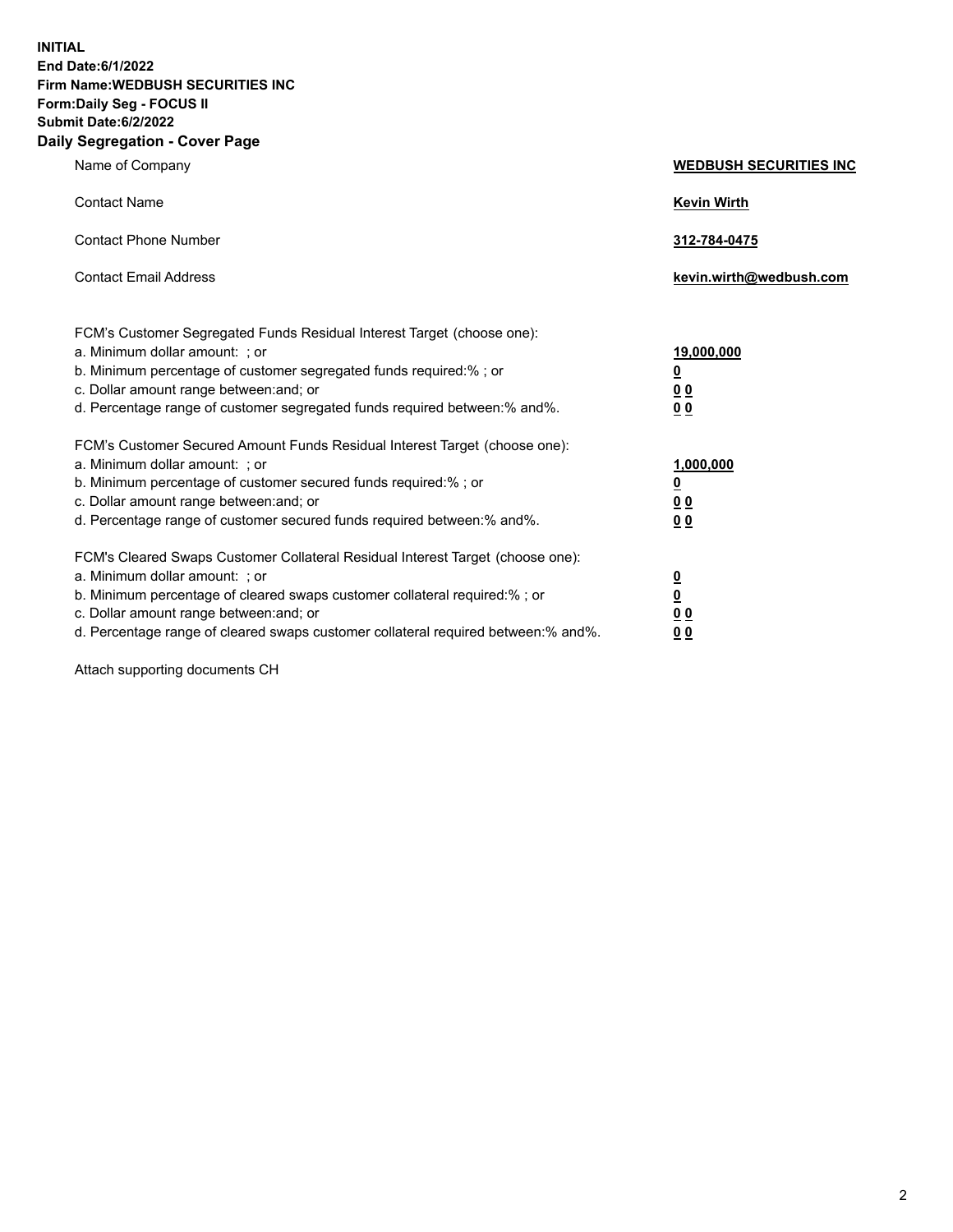**INITIAL End Date:6/1/2022 Firm Name:WEDBUSH SECURITIES INC Form:Daily Seg - FOCUS II Submit Date:6/2/2022 Daily Segregation - Secured Amounts**

|                | $\frac{1}{2}$                                                                               |                                                 |
|----------------|---------------------------------------------------------------------------------------------|-------------------------------------------------|
|                | Foreign Futures and Foreign Options Secured Amounts                                         |                                                 |
|                | Amount required to be set aside pursuant to law, rule or regulation of a foreign            | $0$ [7305]                                      |
|                | government or a rule of a self-regulatory organization authorized thereunder                |                                                 |
| 1.             | Net ledger balance - Foreign Futures and Foreign Option Trading - All Customers             |                                                 |
|                | A. Cash                                                                                     | 36,076,450 [7315]                               |
|                | B. Securities (at market)                                                                   | $0$ [7317]                                      |
| 2.             | Net unrealized profit (loss) in open futures contracts traded on a foreign board of trade   | -859,661 [7325]                                 |
| 3.             | Exchange traded options                                                                     |                                                 |
|                | a. Market value of open option contracts purchased on a foreign board of trade              | 510 [7335]                                      |
|                | b. Market value of open contracts granted (sold) on a foreign board of trade                | -15,950 [7337]                                  |
| 4.             | Net equity (deficit) (add lines 1. 2. and 3.)                                               | 35,201,349 [7345]                               |
| 5.             | Account liquidating to a deficit and account with a debit balances - gross amount           | 6,771 [7351]                                    |
|                | Less: amount offset by customer owned securities                                            | 0 [7352] 6,771 [7354]                           |
| 6.             | Amount required to be set aside as the secured amount - Net Liquidating Equity              | 35,208,120 [7355]                               |
|                | Method (add lines 4 and 5)                                                                  |                                                 |
| 7.             | Greater of amount required to be set aside pursuant to foreign jurisdiction (above) or line | 35,208,120 [7360]                               |
|                | 6.                                                                                          |                                                 |
|                | FUNDS DEPOSITED IN SEPARATE REGULATION 30.7 ACCOUNTS                                        |                                                 |
| $\mathbf{1}$ . | Cash in banks                                                                               |                                                 |
|                | A. Banks located in the United States                                                       | 16,034,077 [7500]                               |
| 2.             | B. Other banks qualified under Regulation 30.7<br><b>Securities</b>                         | 4,925,270 [7520] 20,959,347 [7530]              |
|                | A. In safekeeping with banks located in the United States                                   |                                                 |
|                | B. In safekeeping with other banks qualified under Regulation 30.7                          | $0$ [7540]<br>0 [7560] 0 [7570]                 |
| 3.             | Equities with registered futures commission merchants                                       |                                                 |
|                | A. Cash                                                                                     | 10,819,418 [7580]                               |
|                | <b>B.</b> Securities                                                                        | $0$ [7590]                                      |
|                | C. Unrealized gain (loss) on open futures contracts                                         | $0$ [7600]                                      |
|                | D. Value of long option contracts                                                           | $0$ [7610]                                      |
|                | E. Value of short option contracts                                                          | 0 [7615] 10,819,418 [7620]                      |
| 4.             | Amounts held by clearing organizations of foreign boards of trade                           |                                                 |
|                | A. Cash                                                                                     | 7,552,257 [7640]                                |
|                | <b>B.</b> Securities                                                                        | $0$ [7650]                                      |
|                | C. Amount due to (from) clearing organization - daily variation                             | $0$ [7660]                                      |
|                | D. Value of long option contracts                                                           | $0$ [7670]                                      |
|                | E. Value of short option contracts                                                          | 0 <sup>[7675]</sup> 7,552,257 <sup>[7680]</sup> |
| 5.             | Amounts held by members of foreign boards of trade                                          |                                                 |
|                | A. Cash                                                                                     | 290,605 [7700]                                  |
|                | <b>B.</b> Securities                                                                        | $0$ [7710]                                      |
|                | C. Unrealized gain (loss) on open futures contracts                                         | $0$ [7720]                                      |
|                | D. Value of long option contracts                                                           | 510 [7730]                                      |
|                | E. Value of short option contracts                                                          | <u>-15,950</u> [7735] 275,165 [7740]            |
| 6.             | Amounts with other depositories designated by a foreign board of trade                      | 0 [7760]                                        |
| 7.             | Segregated funds on hand                                                                    | $0$ [7765]                                      |
| 8.             | Total funds in separate section 30.7 accounts                                               | 39,606,187 [7770]                               |
| 9.             | Excess (deficiency) Set Aside for Secured Amount (subtract line 7 Secured Statement         | 4,398,067 [7380]                                |
|                | Page 1 from Line 8)                                                                         |                                                 |
| 10.            | Management Target Amount for Excess funds in separate section 30.7 accounts                 | 1,000,000 [7780]                                |
| 11.            | Excess (deficiency) funds in separate 30.7 accounts over (under) Management Target          | 3,398,067 [7785]                                |
|                |                                                                                             |                                                 |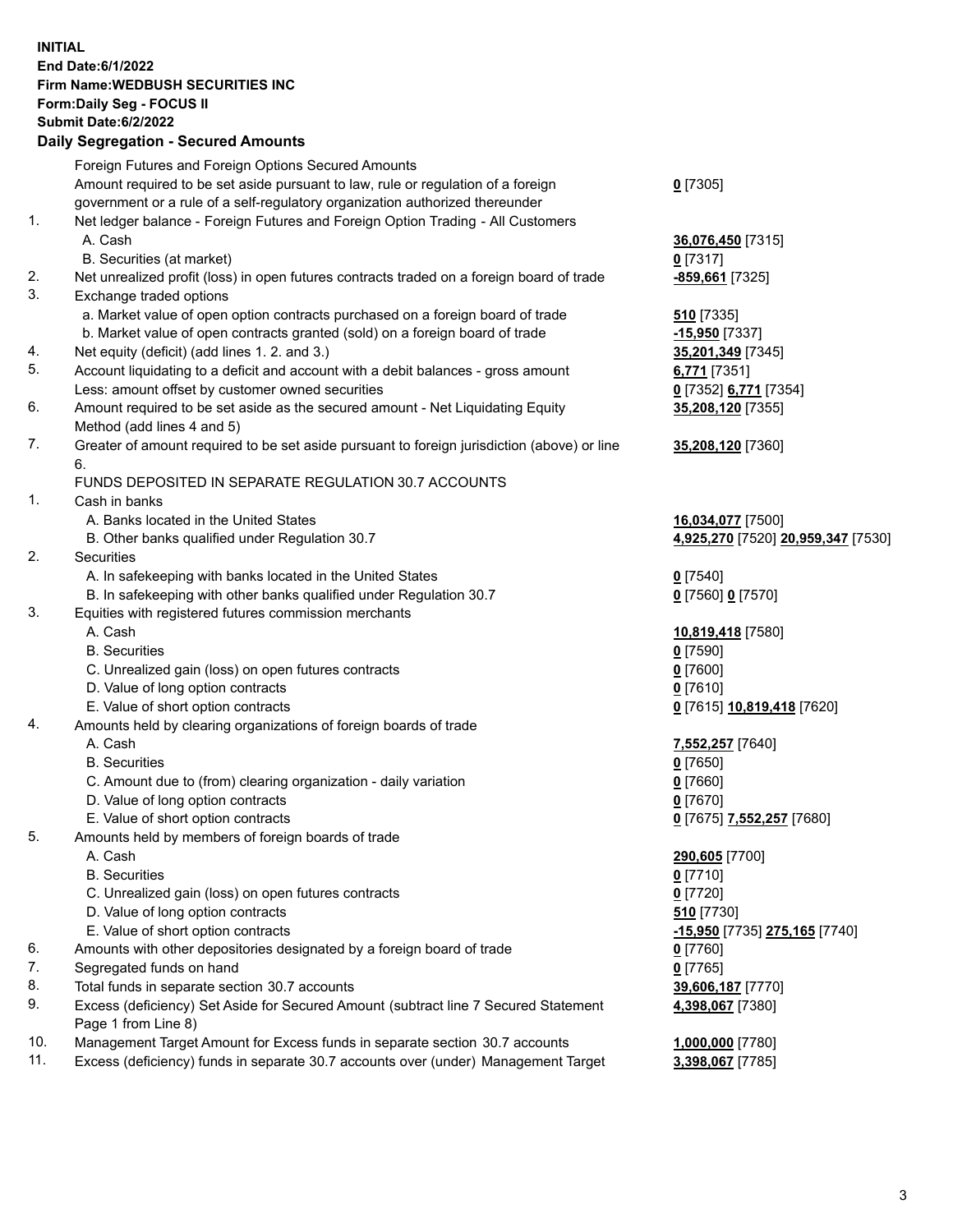|                | <b>INITIAL</b><br>End Date: 6/1/2022                                                |                                                          |
|----------------|-------------------------------------------------------------------------------------|----------------------------------------------------------|
|                | <b>Firm Name: WEDBUSH SECURITIES INC</b>                                            |                                                          |
|                | Form: Daily Seg - FOCUS II                                                          |                                                          |
|                | Submit Date: 6/2/2022                                                               |                                                          |
|                | Daily Segregation - Segregation Statement                                           |                                                          |
|                |                                                                                     |                                                          |
|                | SEGREGATION REQUIREMENTS(Section 4d(2) of the CEAct)                                |                                                          |
| 1 <sub>1</sub> | Net ledger balance                                                                  |                                                          |
|                | A. Cash                                                                             | 2,421,828,619 [7010]                                     |
|                | B. Securities (at market)                                                           | 169,258,899 [7020]                                       |
| 2.             | Net unrealized profit (loss) in open futures contracts traded on a contract market  | 952,675,736 [7030]                                       |
| 3.             | Exchange traded options                                                             |                                                          |
|                | A. Add market value of open option contracts purchased on a contract market         | 7,369,212,957 [7032]                                     |
|                | B. Deduct market value of open option contracts granted (sold) on a contract market | -5,313,519,453 [7033]                                    |
| 4.<br>5.       | Net equity (deficit) (add lines 1, 2 and 3)                                         | 5,599,456,758 [7040]                                     |
|                | Accounts liquidating to a deficit and accounts with                                 |                                                          |
|                | debit balances - gross amount<br>Less: amount offset by customer securities         | 4,826,423 [7045]                                         |
| 6.             | Amount required to be segregated (add lines 4 and 5)                                | -4,192,117 [7047] 634,306 [7050]<br>5,600,091,064 [7060] |
|                | FUNDS IN SEGREGATED ACCOUNTS                                                        |                                                          |
| 7.             | Deposited in segregated funds bank accounts                                         |                                                          |
|                | A. Cash                                                                             | 874,046,707 [7070]                                       |
|                | B. Securities representing investments of customers' funds (at market)              | 0 [7080]                                                 |
|                | C. Securities held for particular customers or option customers in lieu of cash (at | 482,285 [7090]                                           |
|                | market)                                                                             |                                                          |
| 8.             | Margins on deposit with derivatives clearing organizations of contract markets      |                                                          |
|                | A. Cash                                                                             | 1,467,985,983 [7100]                                     |
|                | B. Securities representing investments of customers' funds (at market)              | 948,586,601 [7110]                                       |
|                | C. Securities held for particular customers or option customers in lieu of cash (at | 164,872,979 [7120]                                       |
|                | market)                                                                             |                                                          |
| 9.             | Net settlement from (to) derivatives clearing organizations of contract markets     | 135,874,584 [7130]                                       |
| 10.            | Exchange traded options                                                             |                                                          |
|                | A. Value of open long option contracts                                              | 7,369,212,857 [7132]                                     |
|                | B. Value of open short option contracts                                             | -5,313,519,453 [7133]                                    |
| 11.            | Net equities with other FCMs                                                        |                                                          |
|                | A. Net liquidating equity                                                           | $0$ [7140]                                               |
|                | B. Securities representing investments of customers' funds (at market)              | $0$ [7160]                                               |
|                | C. Securities held for particular customers or option customers in lieu of cash (at | $0$ [7170]                                               |
|                | market)                                                                             |                                                          |
| 12.            | Segregated funds on hand                                                            | 3,903,635 [7150]                                         |
| 13.            | Total amount in segregation (add lines 7 through 12)                                | 5,651,446,178 [7180]                                     |
| 14.            | Excess (deficiency) funds in segregation (subtract line 6 from line 13)             | 51,355,114 [7190]                                        |
| 15.<br>16.     | Management Target Amount for Excess funds in segregation                            | 19,000,000 [7194]                                        |
|                | Excess (deficiency) funds in segregation over (under) Management Target Amount      | 32,355,114 [7198]                                        |

16. Excess (deficiency) funds in segregation over (under) Management Target Amount Excess